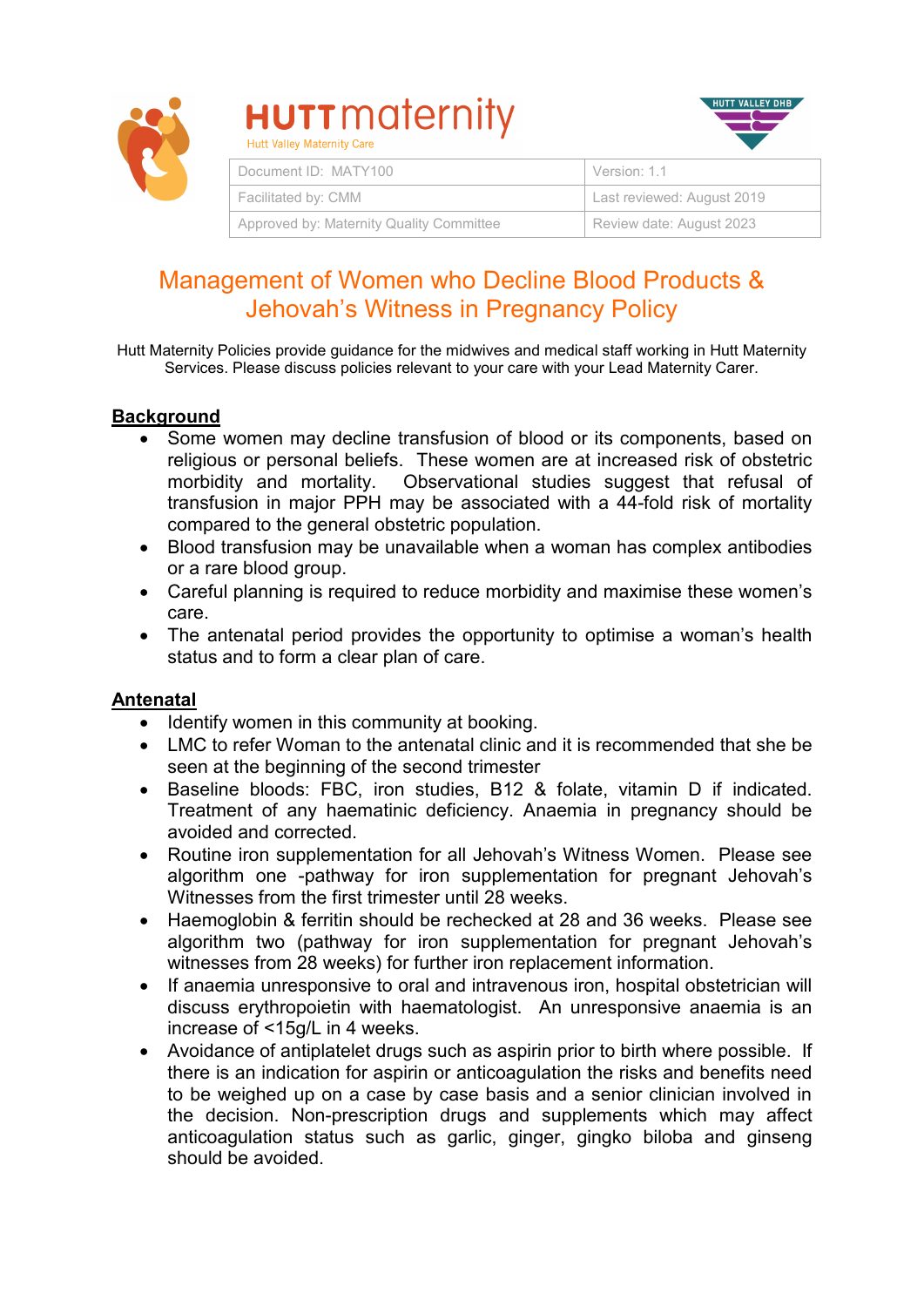- Women should be counselled so that they can make decisions as to which products and treatments are acceptable. These discussions should be recorded clearly in the antenatal notes.
- Women must be advised that the inability to administer blood products may increase her risk of death or disability following major haemorrhage and that even with optimal care and the implementation on non-blood management strategies these risks remain.
- Women should be counselled at least once in the absence of any family members or acquaintances.
- An Advance Care Directive must be copied and stored in the notes.
- A woman's decision is final and to administer blood against her express views could be regarded as assault. In the severely ill, incompetent patient, these views still stand if her wishes were made clear prior to her becoming incompetent. Women need to be aware that in this situation, her family cannot override her previously stated wishes.
- Women should be advised that in the event of haemorrhage, there would be a lower threshold for definitive intervention. A hysterectomy may be required to control bleeding.
- Plan for third stage management. Recommend active management. If this is declined by woman, careful documentation required that this has been recommended.

# **Anaesthetic consult (third trimester)**

- Discuss cell-saver availability in Wellington but not Hutt DHB. Cell saver systems allow for free blood in the abdomen to be aspirated, filtered and then reinfused into the patient peri-operatively as an intra-operative autologous transfusion. They are acceptable to some Jehovah's Witnesses. The cellsaver is not always available in an emergency situation but may be beneficial in a planned setting such as elective caesarean section. The availability of the cell-saver in Wellington, as well as its limitations, should be discussed antenatally and women provided with the option of birthing at Wellington Hospital.
- Women at increased risk of bleeding (e.g. Grade IV placenta praevia) may be advised to deliver in Wellington even if she will decline blood products and a cell saver. This needs to be reviewed on a case by case basis and will be an SMO decision made by anaesthetic & obstetric SMO and documented as such.
- There is significant variation among Jehovah's Witnesses as to which products may be acceptable. A woman who is well-informed about her options can decide what she wants done in the event of life threatening haemorrhage.
- Women will be provided with verbal and written information on blood components. Products that are deemed acceptable and unacceptable by the patient will be documented in the Women's medical notes.
- A clear plan needs to be documented on the front page (yellow sheet) of woman's antenatal notes.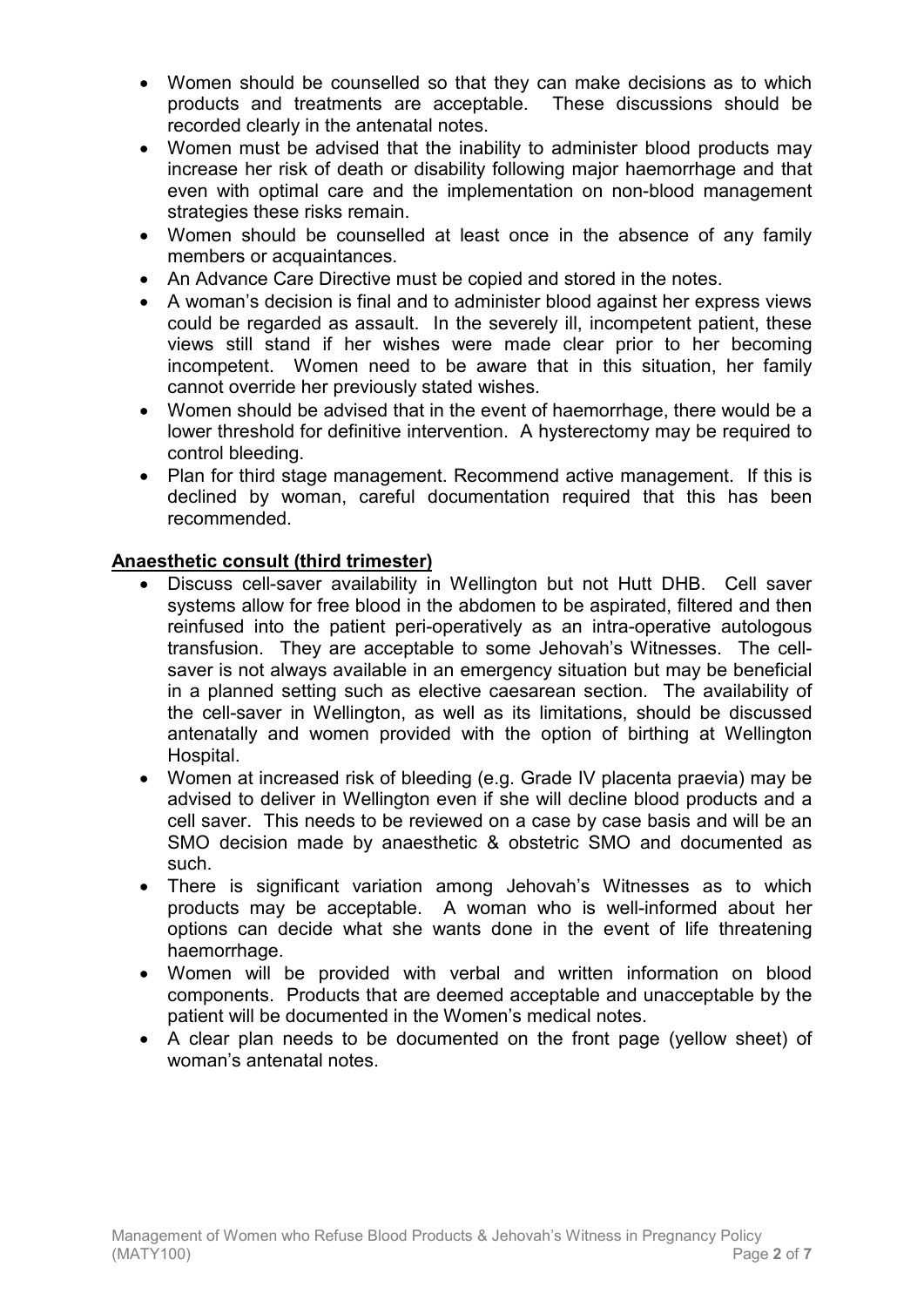#### **Intrapartum**

- On admission to labour ward, obstetric RMO to be notified. Obstetric SMO to be notified when woman in labour. Duty anaesthetist to be notified.
- 16G IV access, avoid over hydration with intravenous fluids
- Active third stage. Low threshold for oxytocin infusion and further oxytocic's.
- Careful documentation of any blood loss, including accurate measurement (weight or volume) of blood loss where possible.
- If transfer to theatre is required, obstetric and anaesthetic SMO must be present in theatre.
- Rapid and definitive management of any obstetric bleeding (oxytocics and uterotonics, EUA, balloon tamponade, B-Lynch sutures, uterine artery ligation & hysterectomy). The decision to proceed to laparotomy should be taken earlier than usual.
- Consider use of Tranexamic acid in management of haemorrhage. Aim to avoid hypothermia, acidosis, hypocalcaemia which are all factors that can worsen a coagulopathy
- A woman is entitled to change her mind at any time, from any previously agreed treatment plan. Care should be taken to give any products that the woman accepts in a private manner, with assurance of confidentiality. For this reason, Jehovah's Witnesses should still have a Group & Hold specimen taken for the usual obstetric indications e.g. pre-epidural, pre theatre, PPH.

# **Management of Postpartum Anaemia**

- Optimise haematinic status
- Optimise oxygenation
- Minimise blood tests (consider using paediatric tubes)
- Consider iron infusion if Hb<80 or PPH > 1.5 L. Ferritin is not a useful test postnatally as it is an acute phase reactant.
- Consider transfer to HDU if PPH > 1.5L

# **References:**

- Considerations in the management of pregnant women who refuse blood and blood products. Queensland maternal and perinatal control council.
- Management of women who refuse blood components and / or blood products, including Jehovah's Witnesses. King Edward Memorial Hospital Clinical Guidelines.
- Gyamfi, C; Mirza, F.G, Management of pregnancy in the Jehovah's Witness. Contemporary Obstetrics-Gynecology & Women's Health. Dec 2010.
- Gyamfi, C, Berkowitz, RL. Management of pregnancy in a Jehovah's Witness. Obstet Gynecol Clin North Am. 2007 Sep:34(3):357-65
- Singla, A.K., Lapinski, R.H. et al. Are women who are Jehovah's Witnesses at increased risk of maternal death. Am J Obstet Gynecol 2001;185: 893-5
- Murphy, NC, Hayes, NE et al. Jehovah's Witness patients presenting with ruptured ectopic pregnancies: two case reports. Journal of medical Case Reports 2014 8:312.
- Kidson-Gerber, G, Kerridge, I et al. Caring for pregnant women for whom transfusion is not an option. A national review to assist in patient care. Aust N Z J Obst Gynecol. 2015 Nov 17. doi: 10.1111/ajo.12420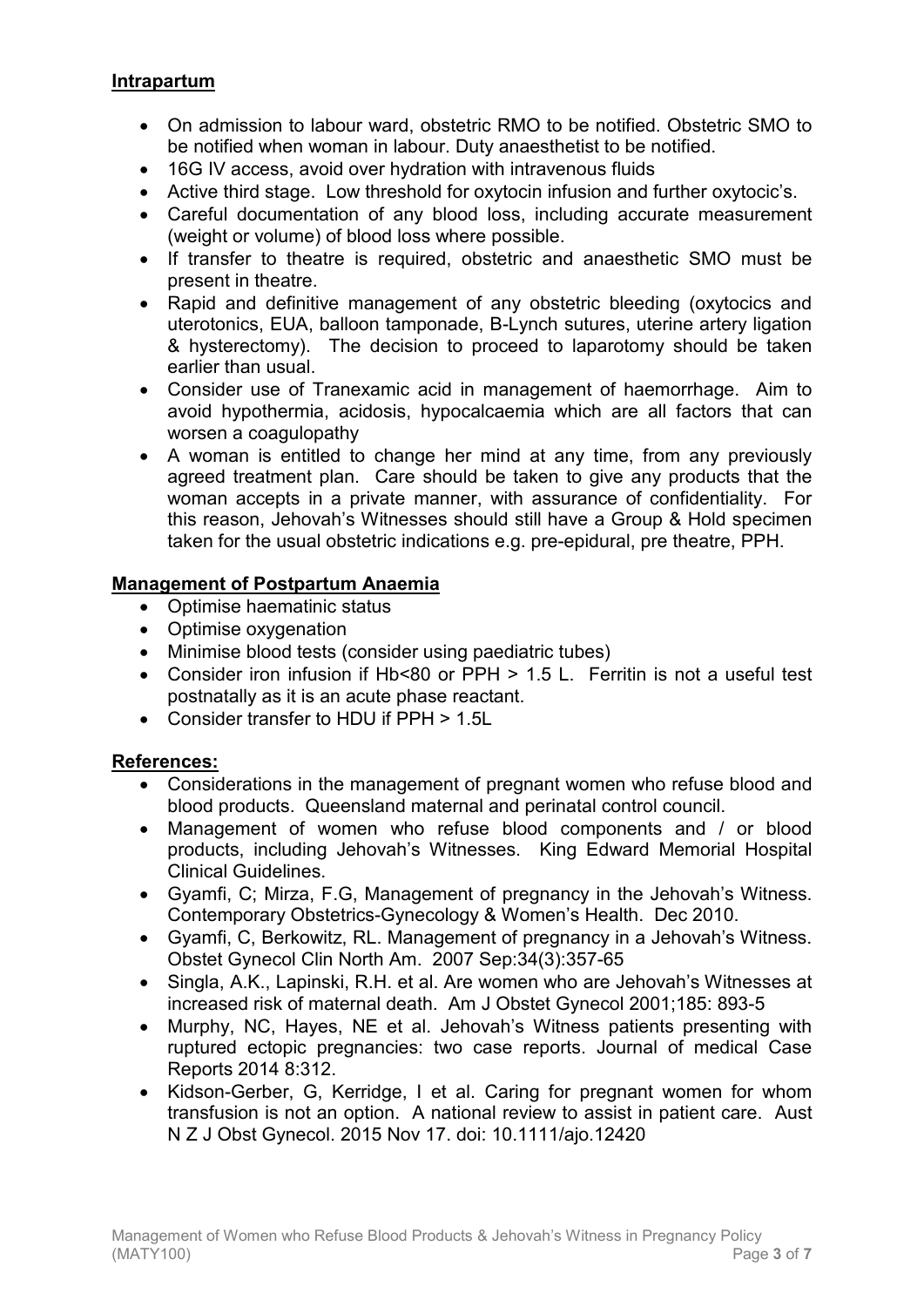# **Informed Consent**

The right of a consumer to make an informed choice and give informed consent, including the right to refuse medical treatment, is enshrined in law and in the Code of Health and Disability Consumers' Rights in New Zealand. This means that a woman can choose to decline treatment, referral to another practitioner, or transfer of clinical responsibility. If this occurs follow the process map on page 18 of the Referral Guidelines (Ministry of Health, 2012).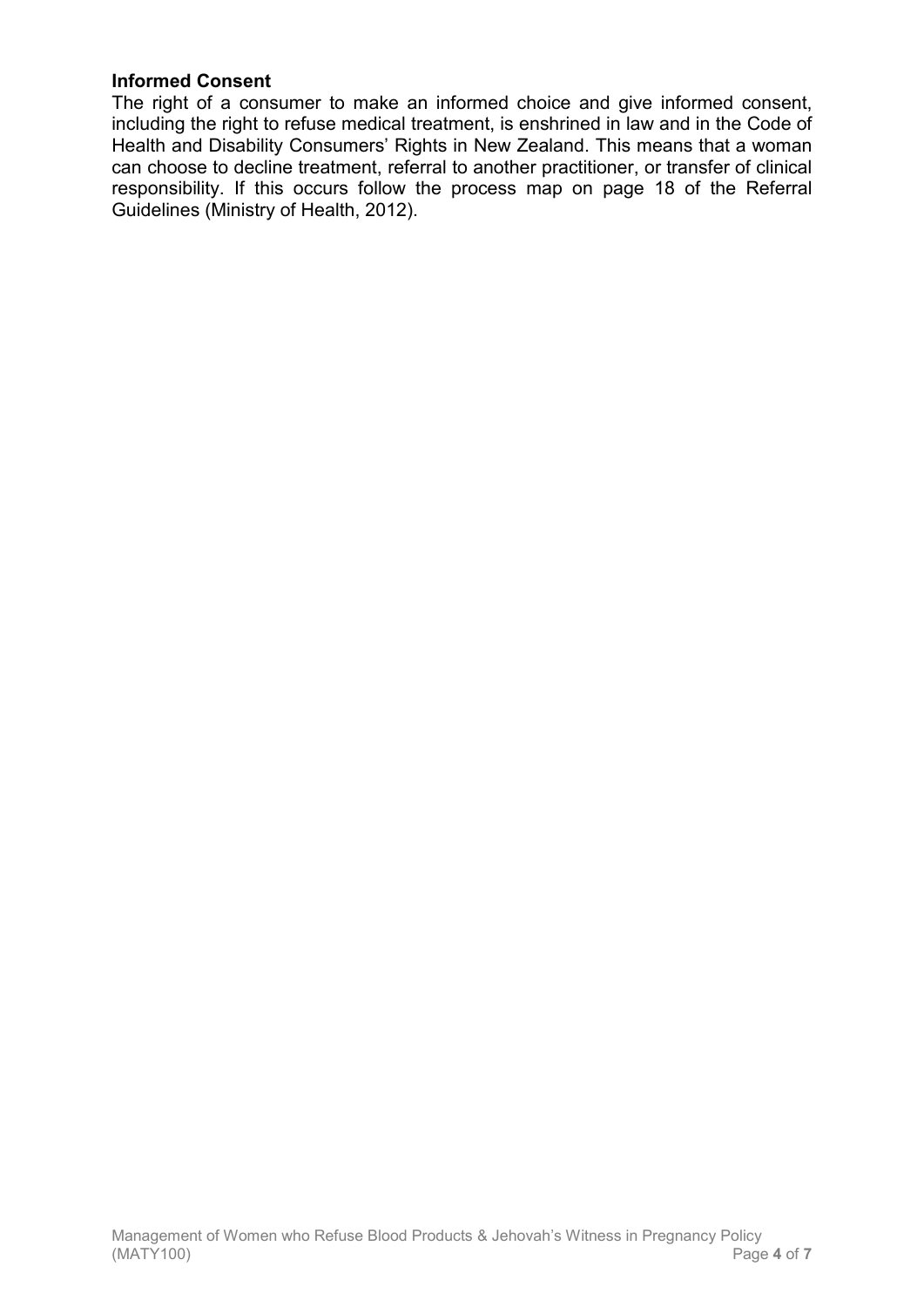### **CHECKLIST FOR WOMEN DECLINING BLOOD PRODUCTS**

#### **Booking**

- Check baseline FBC, iron studies, B12 & folate, vitamin D levels
- Commence ferrous fumarate (ferro-tab) 200mg once daily, followpathway for iron supplementation for pregnant Jehovah's Witnesses from the first trimester until 28 weeks.
- Secondary Care referral
- Ask if on any herbal remedies, aspirin, anticoagulants

#### **Second trimester**

• Obstetric review

#### **Third trimester**

• Check Hb & ferritin at 28/40, follow pathway for iron supplementation for pregnant Jehovah's witnesses from 28 weeks

 $\Box$ 

- Anaesthetic review
- Ensure advance care directive in notes
- Ensure documentation of labour care plan in notes
- Ensure acceptability of different blood products & cell saver documented
- Advise for active third stage  *If this is declined, document has been discussed*
- Recheck Hb & ferritin at 36/40, refer to follow pathway for iron supplementation for pregnant Jehovah's witnesses from 28 weeks

#### **Intrapartum**

- Notify obstetric RMO & SMO, duty anaesthetist
- 16G IV access
- Group & Hold for usual obstetric indications
- Active third stage
- Documentation & measurement of any blood loss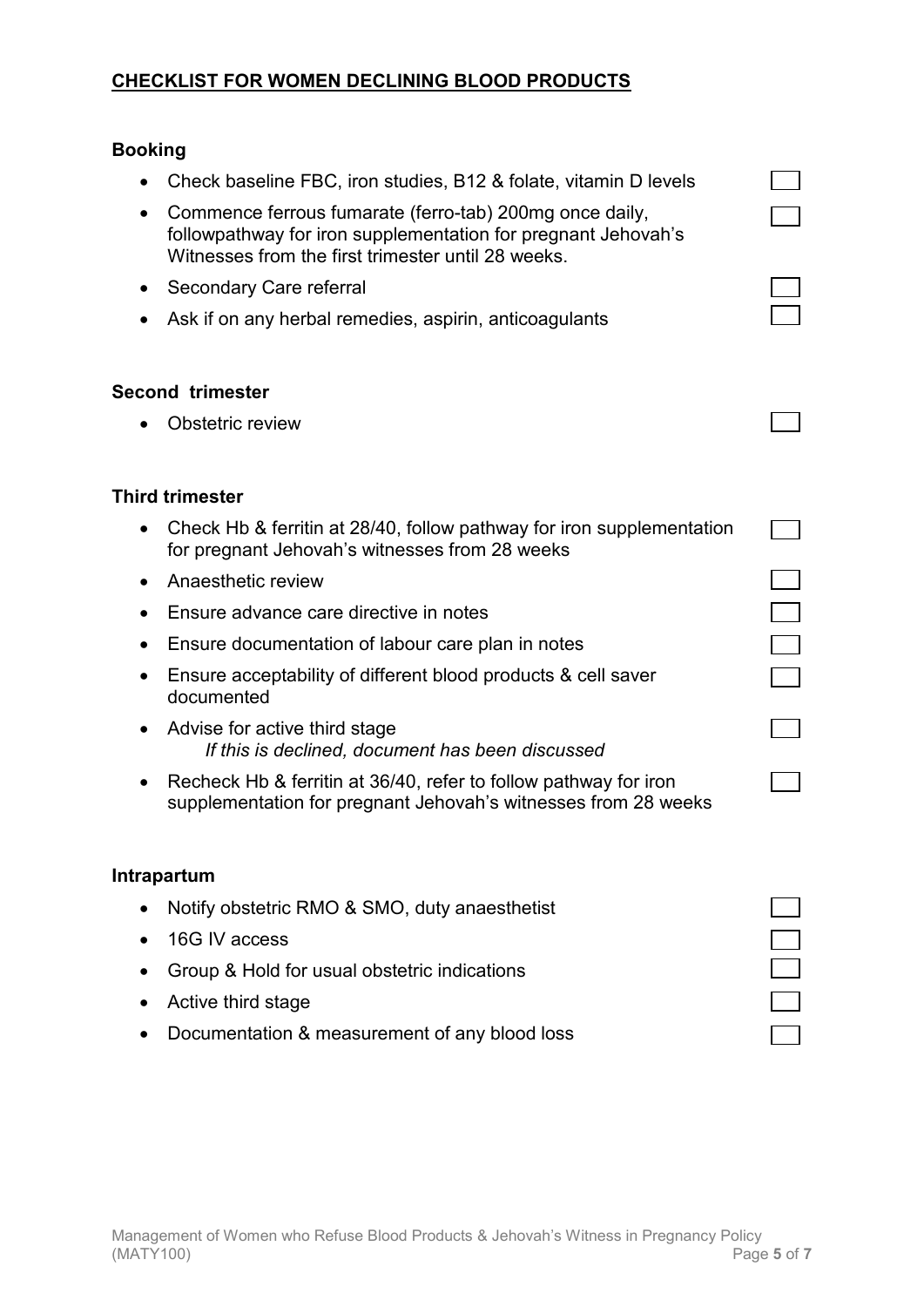



# Appendix 1: Pathway for Iron Supplementation for pregnant Jehovah's Witnesses from 28 weeks